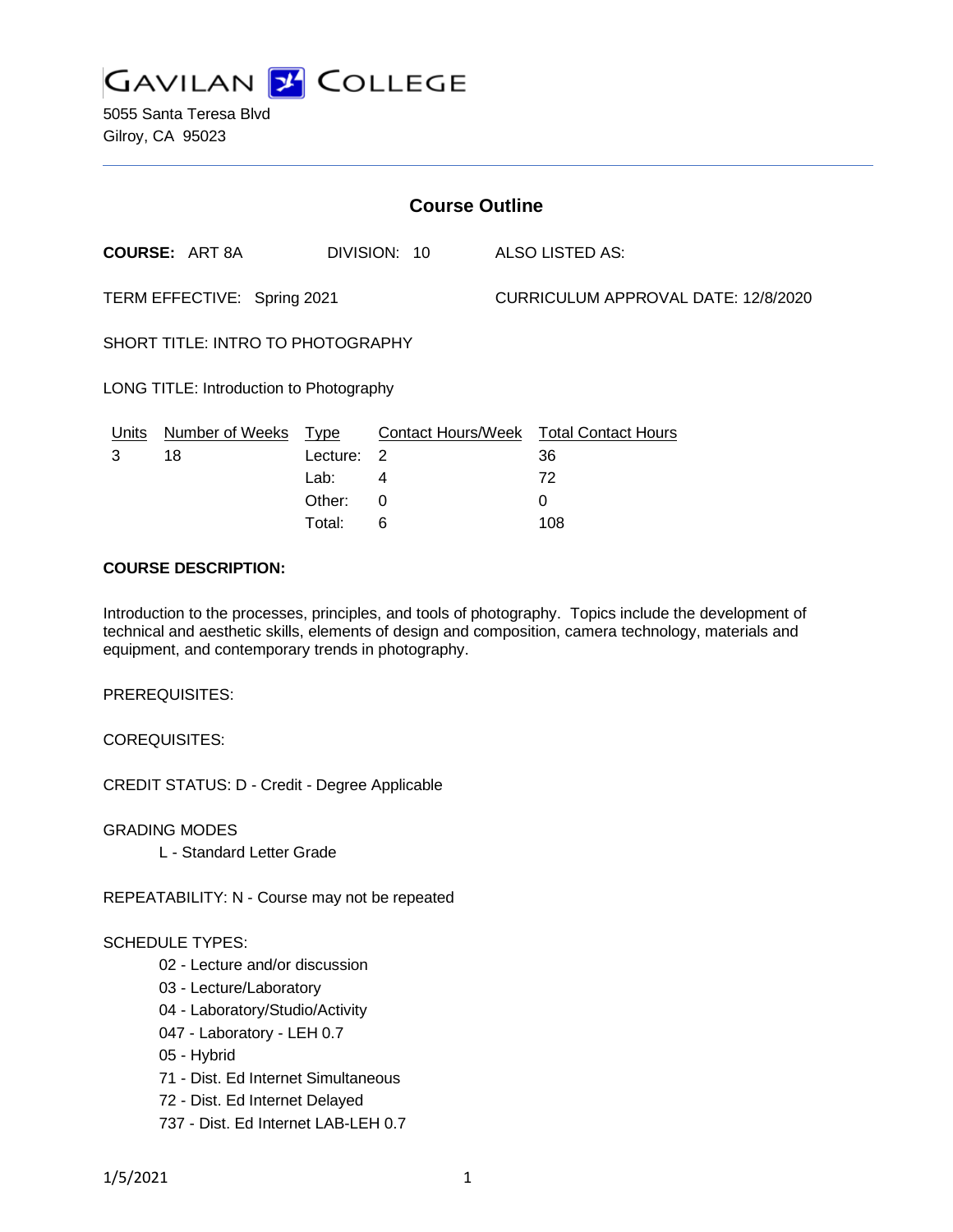# **STUDENT LEARNING OUTCOMES:**

By the end of this course, a student should:

1. Create photographic artworks utilizing compositional considerations, and design elements and principles such as: line, shape, volume, balance, emphasis economy, variety, repetition, rhythm, space, texture, value, and color.

- 2. Research and write essays dealing with photographic history, artists, and photographic techniques.
- 3. Create a photographic portfolio
- 4. Critique and discuss photographic ideas and concepts.
- 5. Analyze and discuss photographic art theories.
- 6. Use various photographic techniques to create dynamic photographic images

### **CONTENT, STUDENT PERFORMANCE OBJECTIVES, OUT-OF-CLASS ASSIGNMENTS**

Curriculum Approval Date: 12/8/2020 LECTURE CONTENT: 2 hours lecture. Lecture: Chronological history of the invention of photography. History of photographic tools and media. History of photographic artists from 1829 to the present. Photographic aesthetics, composition, and design elements. Photographic terminology. Performance Objectives: Students can recall photographic timelines. Students can identify photographic processes. Students can identify photographic artists. Students can interpret and analyze photographic images. Students can discuss and critique photographic images. 2 hours lecture. Lecture: Photographic topics: may include but not limited to: Light & Shadow, Landscape, Nature, Photojournalism, Self-Portraiture, Stopping Action, Motion Blur, Studio, etc. Photographic aesthetics, composition, and design elements. Photographic terminology. Cameras and camera controls: camera types, sensors, analog to digital conversion. Performance Objectives: Students can identify photographic camera sensors. Students can discuss and describe the process of analog to digital conversion. Students can recognize and discuss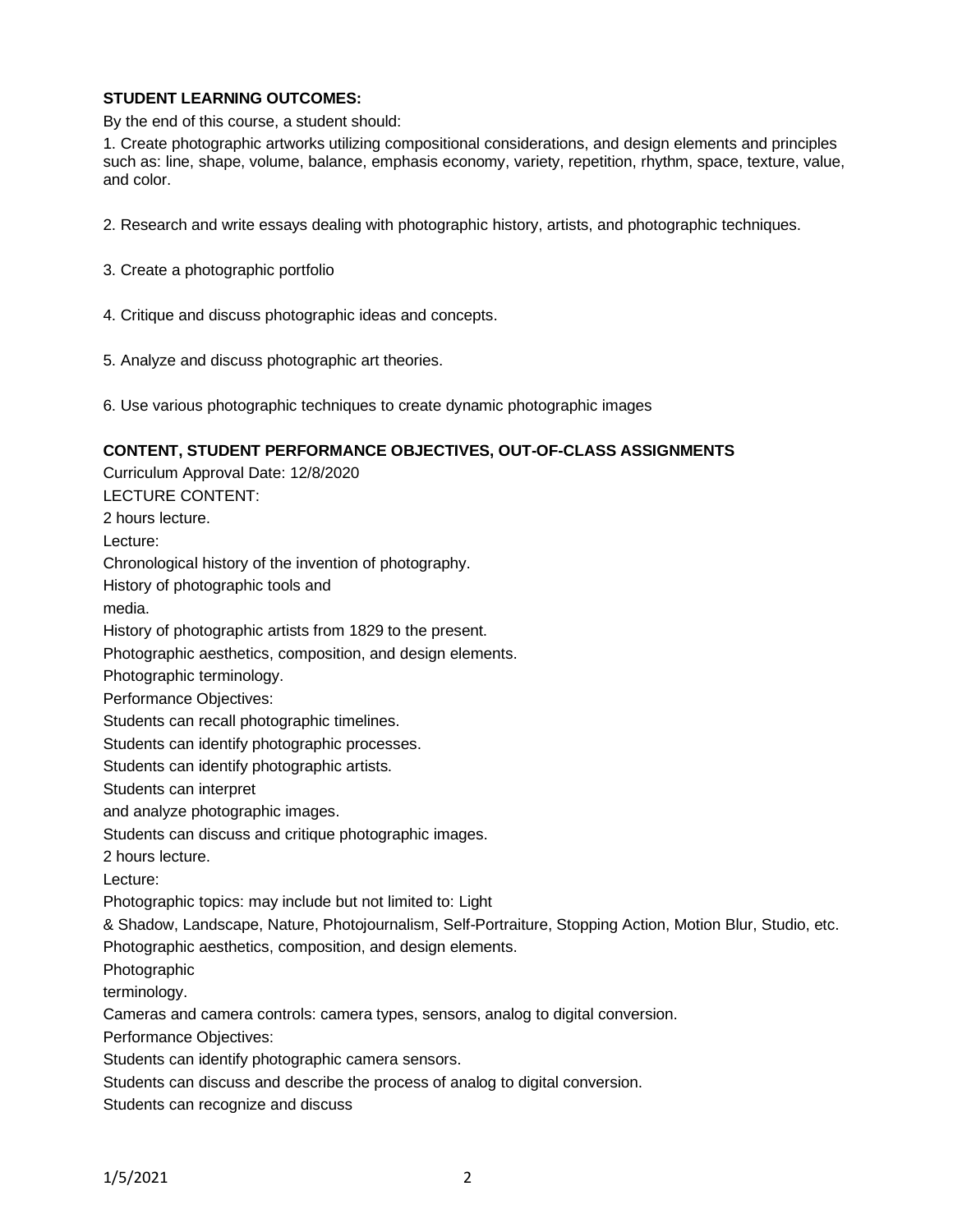various photographic topics: Photographic topics may include but not limited to: Light & Shadow, Landscape, Nature, Photojournalism, Self-Portraiture, Stopping Action, Motion Blur, Studio, etc.

2 hours lecture.

Lecture:

Photographic topics: may include but not limited to: Light & Shadow, Landscape, Nature, Photojournalism, Self-Portraiture, Stopping Action, Motion

Blur, Studio, etc.

Photographic aesthetics, composition, and design elements.

Photographic terminology.

Cameras and camera controls: ISO, apertures, shutters.

Performance Objectives:

Students can recall photographic camera techniques.

Students can

identify photographic camera controls: ISO, apertures, shutters.

Students can interpret and analyze camera settings for a variety of photographic scenes.

Students can recognize and discuss various

photographic topics: Photographic topics may include but not limited to: Light & Shadow, Landscape, Nature, Photojournalism, Self-Portraiture, Stopping Action, Motion Blur, Studio, etc.

2 hours lecture.

Lecture:

Photographic topics: may include but not limited to: Light & Shadow, Landscape, Nature, Photojournalism, Self-Portraiture, Stopping Action, Motion Blur,

Studio, etc.

Photographic aesthetics, composition, and design elements.

Photographic terminology.

Cameras and camera controls: metering, exposure compensation, and exposure modes.

Performance Objectives:

Students can recall photographic camera metering techniques.

Students can identify photographic camera controls: metering, exposure compensation, and

exposure modes.

Students can interpret and analyze camera meter settings for a variety of photographic scenes.

Students can recognize and discuss various photographic topics: Photographic topics may

include but not limited to: Light & Shadow, Landscape, Nature, Photojournalism, Self-Portraiture, Stopping Action, Motion Blur, Studio, etc.

2 hours lecture.

Lecture:

Photographic topics: may include but not limited to: Light & Shadow, Landscape, Nature, Photojournalism, Self-Portraiture, Stopping Action, Motion Blur, Studio, etc.

Photographic

aesthetics, composition, and design elements.

Photographic terminology.

Cameras and camera controls: focus, white balance.

Performance Objectives:

Students can recall photographic camera techniques related to

focusing, and white balance.

Students can identify the photographic camera controls on their cameras.

Students can interpret and analyze camera focus for a variety of photographic scenes.

Students can

discuss and critique the focus and white balance in photographic images.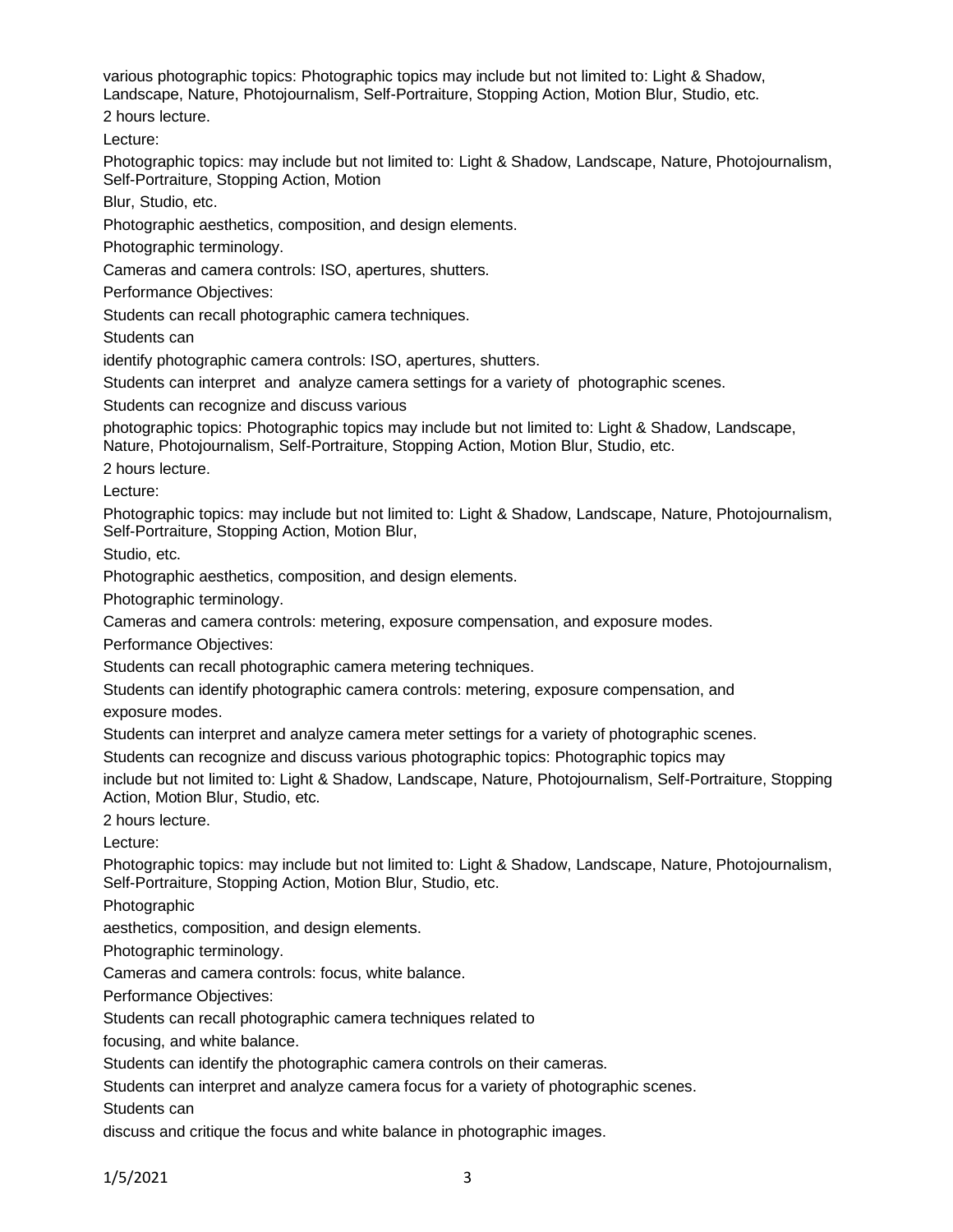Students can recognize and discuss various photographic topics: Photographic topics may include but not limited to: Light &

Shadow, Landscape, Nature, Photojournalism, Self-Portraiture, Stopping Action, Motion Blur, Studio, etc. 2 hours lecture.

Lecture:

Photographic topics: may include but not

limited to: Light & Shadow, Landscape, Nature, Photojournalism, Self-Portraiture, Stopping Action, Motion Blur, Studio, etc.

Photographic aesthetics, composition, and design elements.

Photographic

terminology.

Cameras and camera controls: depth of field.

Performance Objectives:

Students can recall photographic camera techniques related to depth of field.

Students can identify the photographic camera controls on their cameras related to:

depth of field.

Students can interpret and analyze camera settings used to control to depth of field for a variety of photographic scenes.

Students can discuss and critique images that demonstrate

the use of various photographic settings related to depth of field.

Students can recognize and discuss various photographic topics: Photographic topics may include but not limited to: Light & Shadow,

Landscape, Nature, Photojournalism, Self-Portraiture, Stopping Action, Motion Blur, Studio, etc.

2 hours lecture.

Lecture:

Photographic topics: may include but not

limited to: Light & Shadow, Landscape, Nature, Photojournalism, Self-Portraiture, Stopping Action, Motion Blur, Studio, etc.

Photographic aesthetics, composition, and design elements.

Photographic

terminology.

Cameras and camera controls: stopped action.

Performance Objectives:

Students can recall photographic camera techniques related to stopped action.

Students can identify the photographic camera controls on their cameras related

to: stopped action.

Students can interpret and analyze camera settings used to control stopped action for a variety of photographic scenes.

Students can discuss and critique images that demonstrate

the use of various photographic stopped action.

Students can recognize and discuss various photographic topics: Photographic topics may include but not limited to: Light & Shadow, Landscape, Nature,

Photojournalism, Self-Portraiture, Stopping Action, Motion Blur, Studio, etc.

2 hours lecture.

Lecture:

Photographic topics: may include but not limited to: Light &

Shadow, Landscape, Nature, Photojournalism, Self-Portraiture, Stopping Action, Motion Blur, Studio, etc.

Photographic aesthetics, composition, and design elements.

Photographic terminology.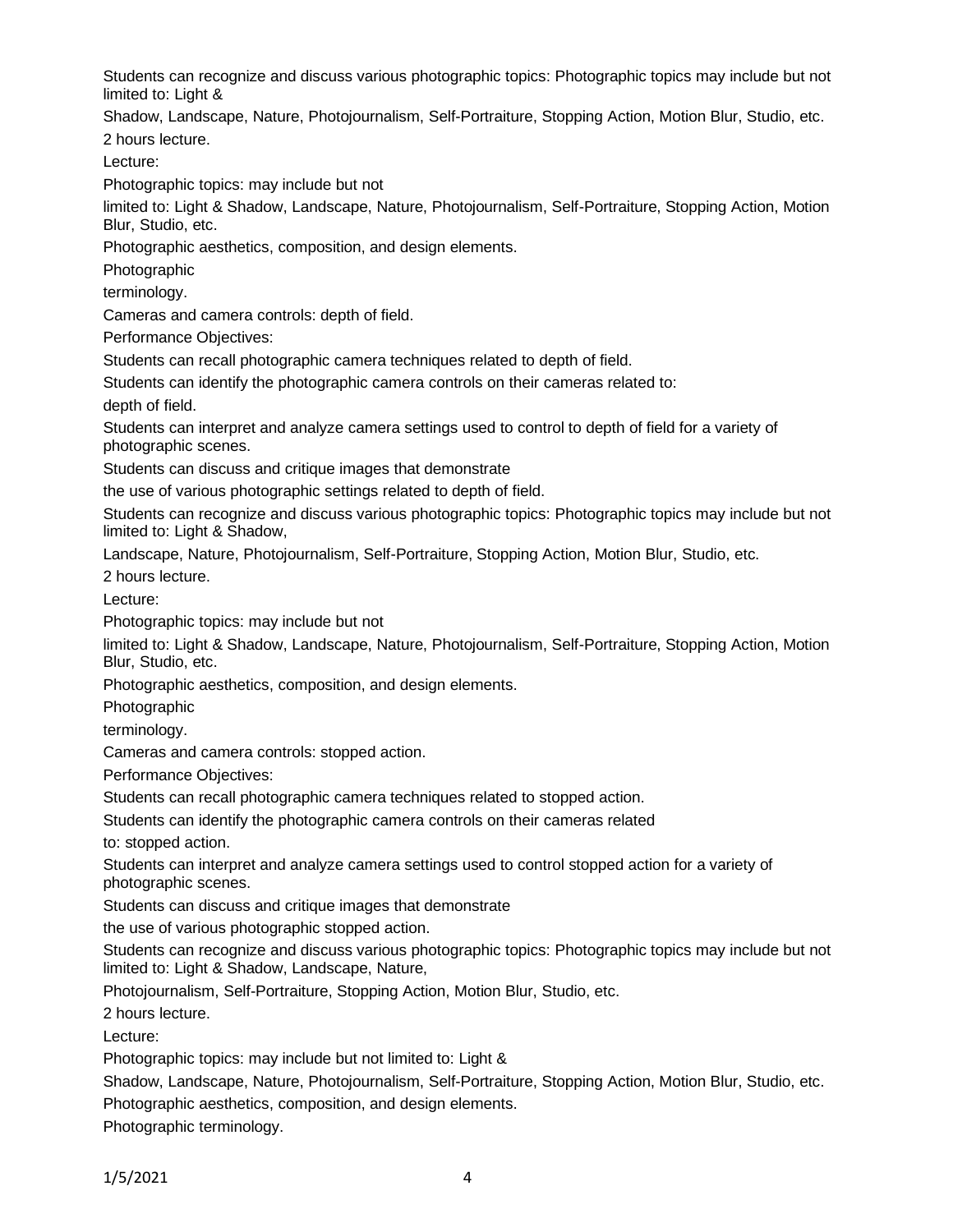Cameras

and camera controls: motion blur.

Midterm Exam.

Research paper and presentation.

Performance Objectives:

Students can recall photographic camera techniques related to motion blur.

Students can identify the photographic camera controls on their

cameras related to: motion blur.

Students can interpret and analyze camera settings used to control motion blur for a variety of photographic scenes.

Students can discuss and critique images that

demonstrate the use of various photographic motion blur.

Students can recognize and discuss various photographic topics: Photographic topics may include but not limited to: Light & Shadow, Landscape,

Nature, Photojournalism, Self-Portraiture, Stopping Action, Motion Blur, Studio, etc.

2 hours lecture.

Lecture:

Photographic topics: may include but not limited to: Light

& Shadow, Landscape, Nature, Photojournalism, Self-Portraiture, Stopping Action, Motion Blur, Studio, etc. Photographic aesthetics, composition, and design elements.

Photographic terminology.

Camera

flash.

Performance Objectives:

Students can recall how to use camera flash.

Students can identify and use camera flash on their cameras.

Students can interpret and analyze

photographic images shot with various camera flash techniques.

Students can recognize and discuss various photographic topics: Photographic topics may include but not limited to: Light & Shadow,

Landscape, Nature, Photojournalism, Self-Portraiture, Stopping Action, Motion Blur, Studio, etc.

2 hours lecture.

Lecture:

Photographic topics: may include but not limited

to: Light & Shadow, Landscape, Nature, Photojournalism, Self-Portraiture, Stopping Action, Motion Blur, Studio, etc.

Photographic aesthetics, composition, and design elements.

Photographic

terminology.

Photographic reflective light metering techniques.

Use of a photographic gray card.

Basic zone system.

Other metering systems: handheld reflective and incident light.

Performance Objectives:

Students can recall how to use reflective and incident light metering.

Students can demonstrate using a gray

card.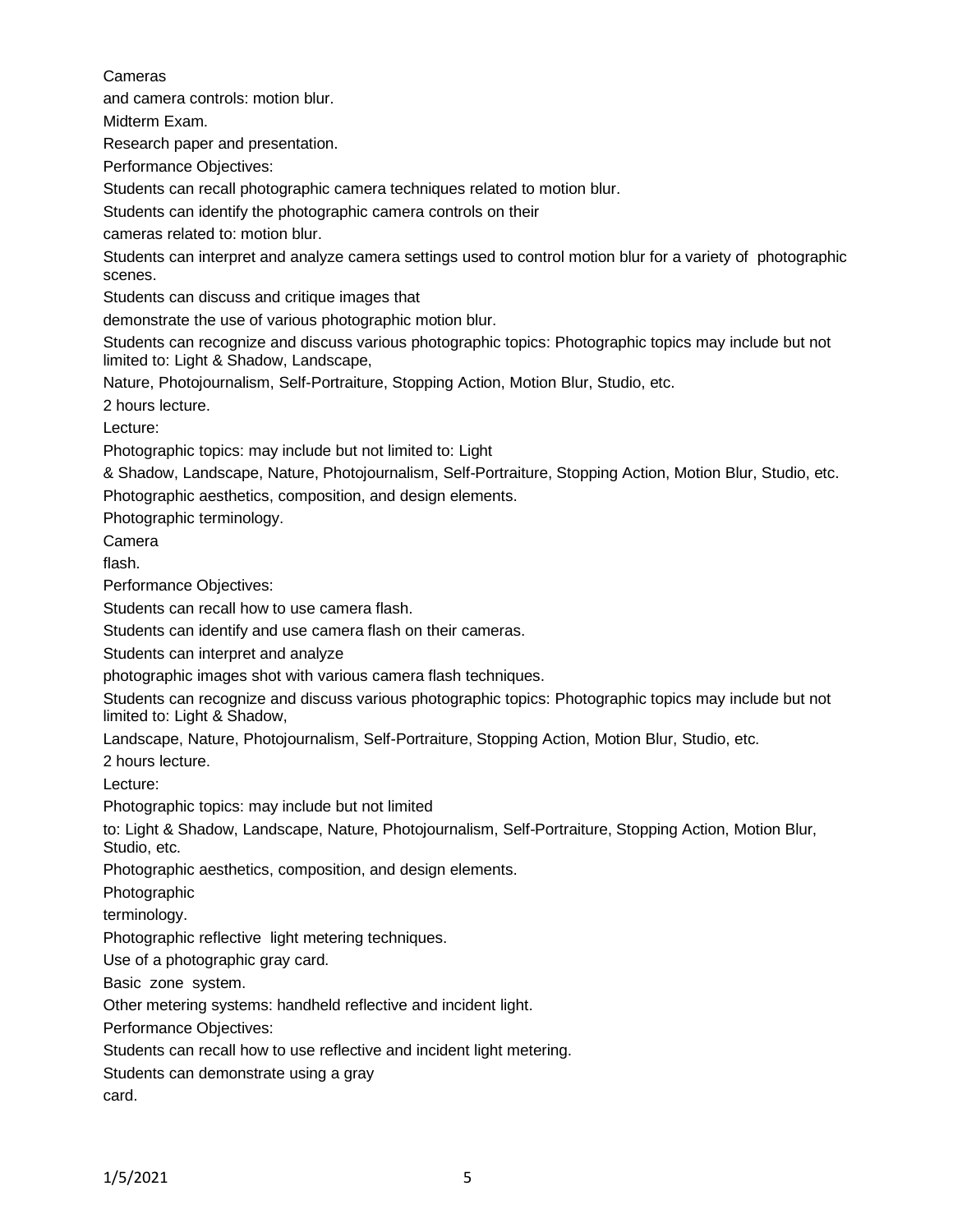Students can identify and use reflective and incident light metering with their own camera.

Students can recognize and discuss various photographic topics: Photographic topics may include but

not limited to: Light & Shadow, Landscape, Nature, Photojournalism, Self-Portraiture, Stopping Action, Motion Blur, Studio, etc.

2 hours lecture.

Lecture:

Photographic

topics: may include but not limited to: Light & Shadow, Landscape, Nature, Photojournalism, Self-Portraiture, Stopping Action, Motion Blur, Studio, etc.

Photographic aesthetics, composition, and

design elements.

Photographic terminology.

Photographic lighting equipment. Photographic lighting techniques.

Available light versus studio lighting.

Performance Objectives:

Students can recall how to use studio lighting techniques.

Students can

demonstrate using studio lights.

Students can identify studio lighting equipment.

Students can recognize and discuss various photographic topics: Photographic topics may include but not limited to:

Light & Shadow, Landscape, Nature, Photojournalism, Self-Portraiture, Stopping Action, Motion Blur, Studio, etc.

2 hours lecture.

Lecture:

Photographic topics: may

include but not limited to: Light & Shadow, Landscape, Nature, Photojournalism, Self-Portraiture, Stopping Action, Motion Blur, Studio, etc.

Photographic aesthetics, composition, and design elements.

Photographic terminology.

Photographic file formats: raw, jpg, psd, gif, tiff, ping

Processing digital images using photographic editing software: uploading, changing formats, and saving.

Performance Objectives:

Students can recall how to use photographic editing

software and techniques such as: uploading, changing formats, and saving.

Students can identify and demonstrate how to change photographic file formats.

Students can recognize and discuss various

photographic topics: Photographic topics may include but not limited to: Light & Shadow, Landscape, Nature, Photojournalism, Self-Portraiture, Stopping Action, Motion Blur, Studio, etc.

2 hours lecture.

Lecture:

Photographic topics: may include but not limited to: Light & Shadow, Landscape, Nature, Photojournalism, Self-Portraiture, Stopping Action, Motion

Blur, Studio, etc.

Photographic aesthetics, composition, and design elements.

Photographic terminology.

Photographic editing: sizing, burning, dodging, saving.

Processing digital images using

photographic editing software: sizing, burning, dodging, saving.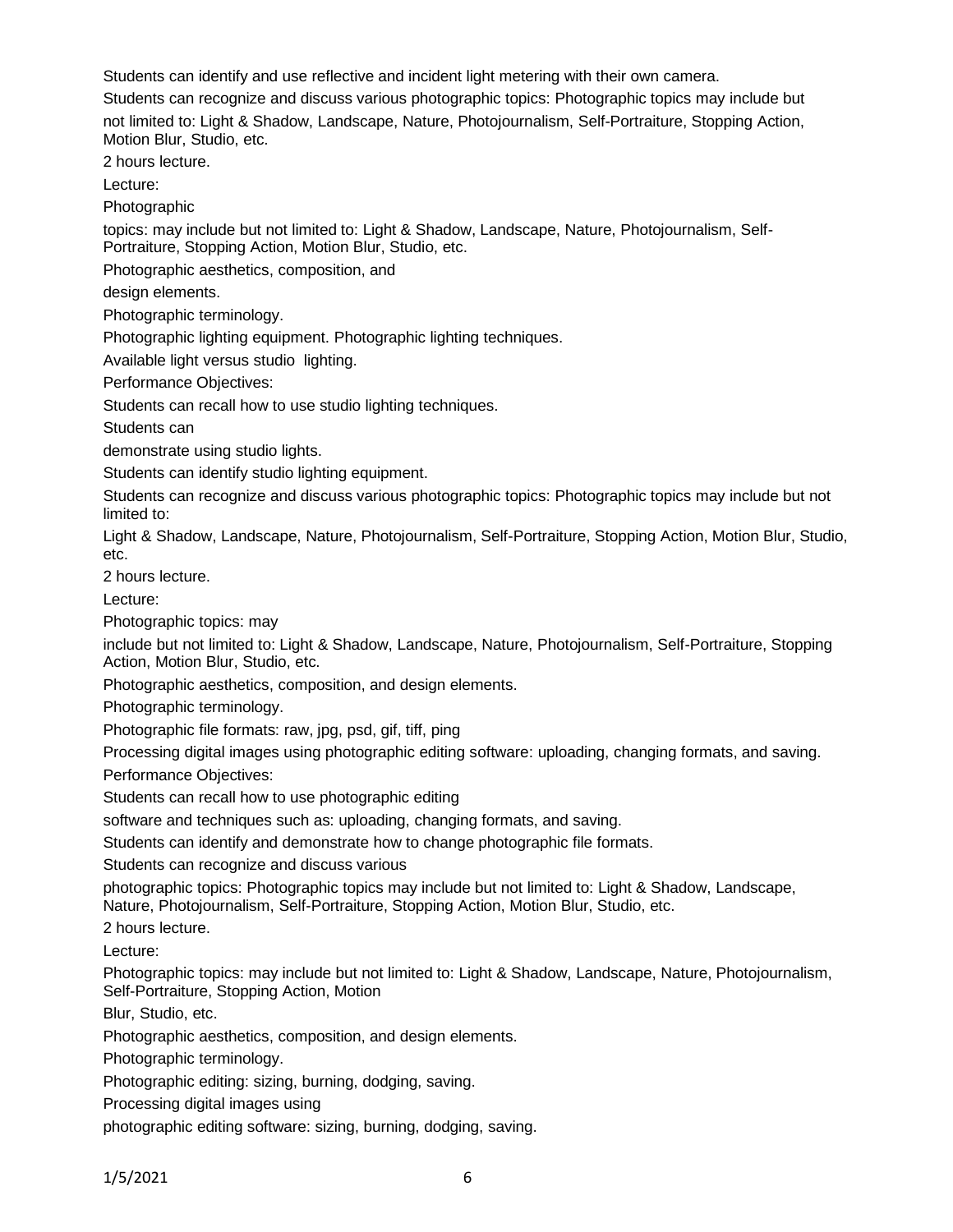Performance Objectives:

Students can recall how to use photographic editing software and techniques such as: sizing, burning, dodging, saving.

Students can identify and

demonstrate how to size, burn, dodge, save photographic images.

Students can recognize and discuss various photographic topics: Photographic topics may include but not limited to: Light & Shadow,

Landscape, Nature, Photojournalism, Self-Portraiture, Stopping Action, Motion Blur, Studio, etc.

2 hours lecture.

Lecture:

Photographic topics: may include but not

limited to: Light & Shadow, Landscape, Nature, Photojournalism, Self-Portraiture, Stopping Action, Motion Blur, Studio, etc.

Photographic aesthetics, composition, and design elements.

Photographic

terminology.

Photographic editing: color correction, healing, cloning, and masking.

Processing digital images using photographic editing software: color correction, healing, cloning, and masking.

Performance Objectives:

Students can recall how to use photographic editing

software and techniques such as: color correction, healing, cloning, and masking.

Students can identify and demonstrate color correction, healing, cloning, and masking.

Students can recognize and

discuss various photographic topics: Photographic topics may include but not limited to: Light & Shadow, Landscape, Nature, Photojournalism, Self-Portraiture, Stopping Action, Motion Blur, Studio,

etc.

2 hours lecture.

Lecture:

Photographic topics: may include but not limited to: Light & Shadow, Landscape, Nature, Photojournalism, Self-Portraiture, Stopping

Action, Motion Blur, Studio, etc.

Photographic aesthetics, composition, and design elements.

Photographic terminology.

Scanning film and prints.

Performance Objectives:

Students can recall how to use scanning equipment and software.

Students can scan film

and prints.

Students can evaluate film scanning and image capture defects.

Students can recognize and discuss various photographic topics: Photographic topics may include but not limited to: Light &

Shadow, Landscape, Nature, Photojournalism, Self-Portraiture, Stopping Action, Motion Blur, Studio, etc.

2 hours lecture.

Lecture:

Photographic topics: may include but

not limited to: Light & Shadow, Landscape, Nature, Photojournalism, Self-Portraiture, Stopping Action, Motion Blur, Studio, etc.

Photographic aesthetics, composition, and design elements.

Photographic terminology.

1/5/2021 7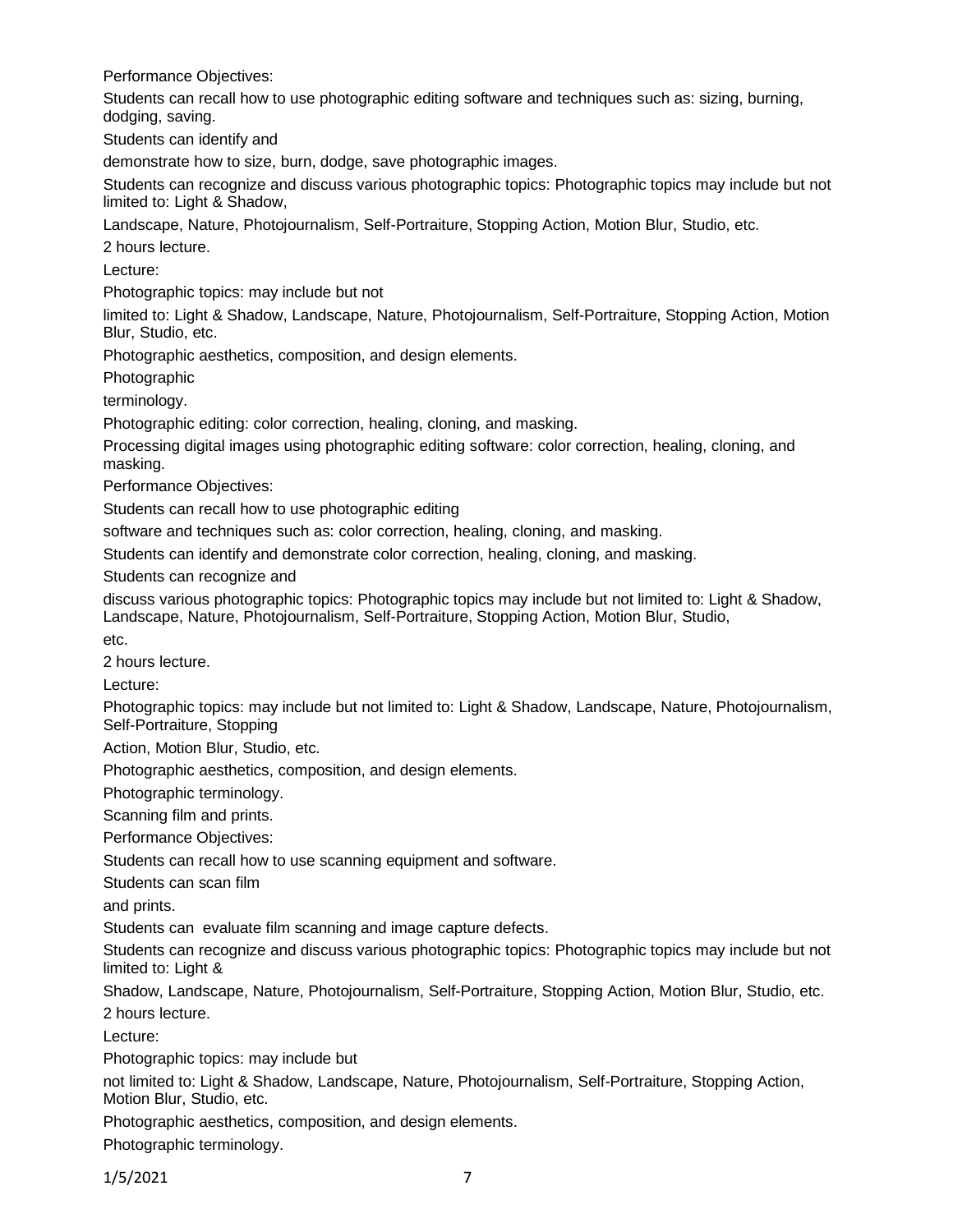Digital printing paper.

Digital photographic printing equipment.

Digital photographic printing set up and procedures.

Photographic print evaluation.

Performance Objectives:

Students can recall how to print photographs.

Students can identify a variety of photographic printing techniques and

procedures.

Students can print photographs.

Students can recognize and discuss various photographic topics: Photographic topics may include but not limited to: Light & Shadow, Landscape, Nature,

Photojournalism, Self-Portraiture, Stopping Action, Motion Blur, Studio, etc.

2 hours lecture.

Lecture:

Photographic topics: may include but not limited to: Light &

Shadow, Landscape, Nature, Photojournalism, Self-Portraiture, Stopping Action, Motion Blur, Studio, etc.

Photographic aesthetics, composition, and design elements.

Photographic

terminology.

Alternative photographic processes: film, gum bichromate, van dyke, cyanotype.

Performance Objectives:

Students can recall how to use alternative photographic processes and

techniques.

Students can identify a variety of alternative photographic processes and techniques.

Students can recognize and discuss various photographic topics: Photographic topics may include but not limited to: Light & Shadow, Landscape, Nature, Photojournalism, Self-Portraiture, Stopping Action, Motion Blur, Studio, etc.

2 hours lecture

Lecture:

FINAL EXAM /

**CRITIQUE** 

Exercises / Reading / Homework:

Reading from textbook or handouts about in preparation for final critique.

Performance Objectives:

Students can create and edit photographic images.

**Students** 

can discuss and critique photographic images..

Students can present photographic images as a organized portfolio.

# LAB CONTENT:

Four Lab Hours: Talking and writing about photographic history and photographic artists. Group critique and discussion of various photographic artworks. Written analysis of various photographic artworks. Exercises / Reading / Homework: Gallery or

Exhibition review of photographic artwork.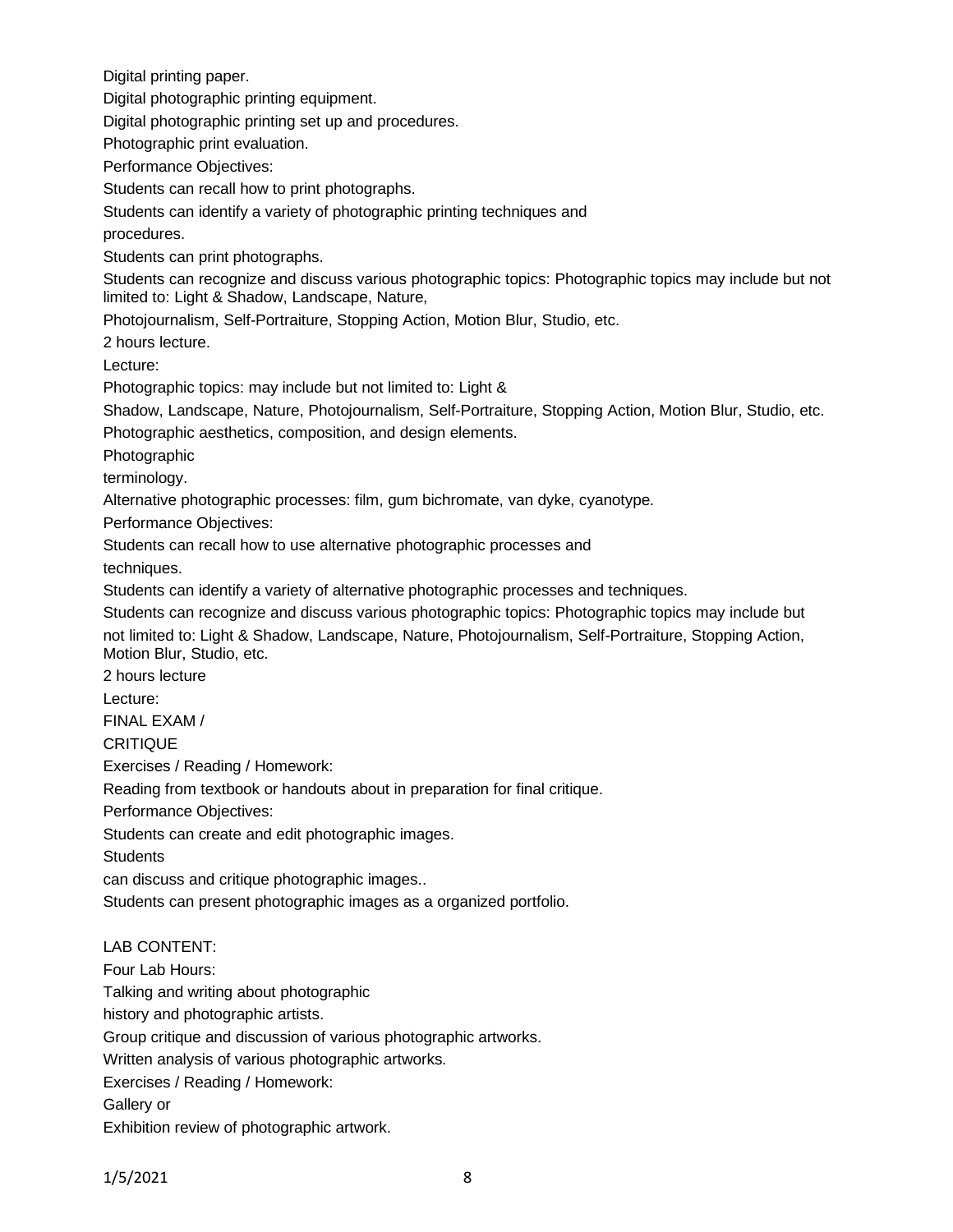Reading assignments from text and/ or handouts on photographic history, aesthetics, composition, design elements, terminology and writing & discussion for

critiquing.

Quiz.

Performance Objectives:

Students can recall photographic timelines.

Students can identify photographic processes.

Students can identify photographic artists.

Students can interpret

and analyze photographic images.

Students can discuss and critique photographic images.

Four Lab Hours:

Getting to know the camera and camera controls: camera types

Group critique and discussion of

various photographic camera types.

Quiz.

Exercises / Reading / Homework:

Reading from textbook or handouts about analog and digital camera controls.

Written analysis of various photographic shooting

styles.

Performance Objectives:

Students can identify photographic camera sensors.

Students can discuss and describe the process of analog to digital conversion.

Students can recognize and discuss

various photographic topics: Photographic topics may include but not limited to: Light & Shadow, Landscape, Nature, Photojournalism, Self-Portraiture, Stopping Action, Motion Blur, Studio, etc.

Four Lab Hours:

Getting to know the camera and

camera controls: ISO, apertures, shutters.

Group critique and discussion of various photographic camera settings and techniques.

Quiz.

Exercises / Reading / Homework:

Reading from textbook or

handouts about analog and digital camera controls.

Written analysis of various photographic shooting styles.

Performance Objectives:

Students can recall photographic camera techniques.

Students can

identify photographic camera controls: ISO, apertures, shutters.

Students can interpret and analyze camera settings for a variety of photographic scenes.

Students can recognize and discuss various

photographic topics: Photographic topics may include but not limited to: Light & Shadow, Landscape, Nature, Photojournalism, Self-Portraiture, Stopping Action, Motion Blur, Studio, etc.

Four Lab Hours:

Getting to

know the camera and camera controls: metering, exposure compensation, and exposure modes.

Group critique and discussion of various photographic camera settings and techniques.

Quiz.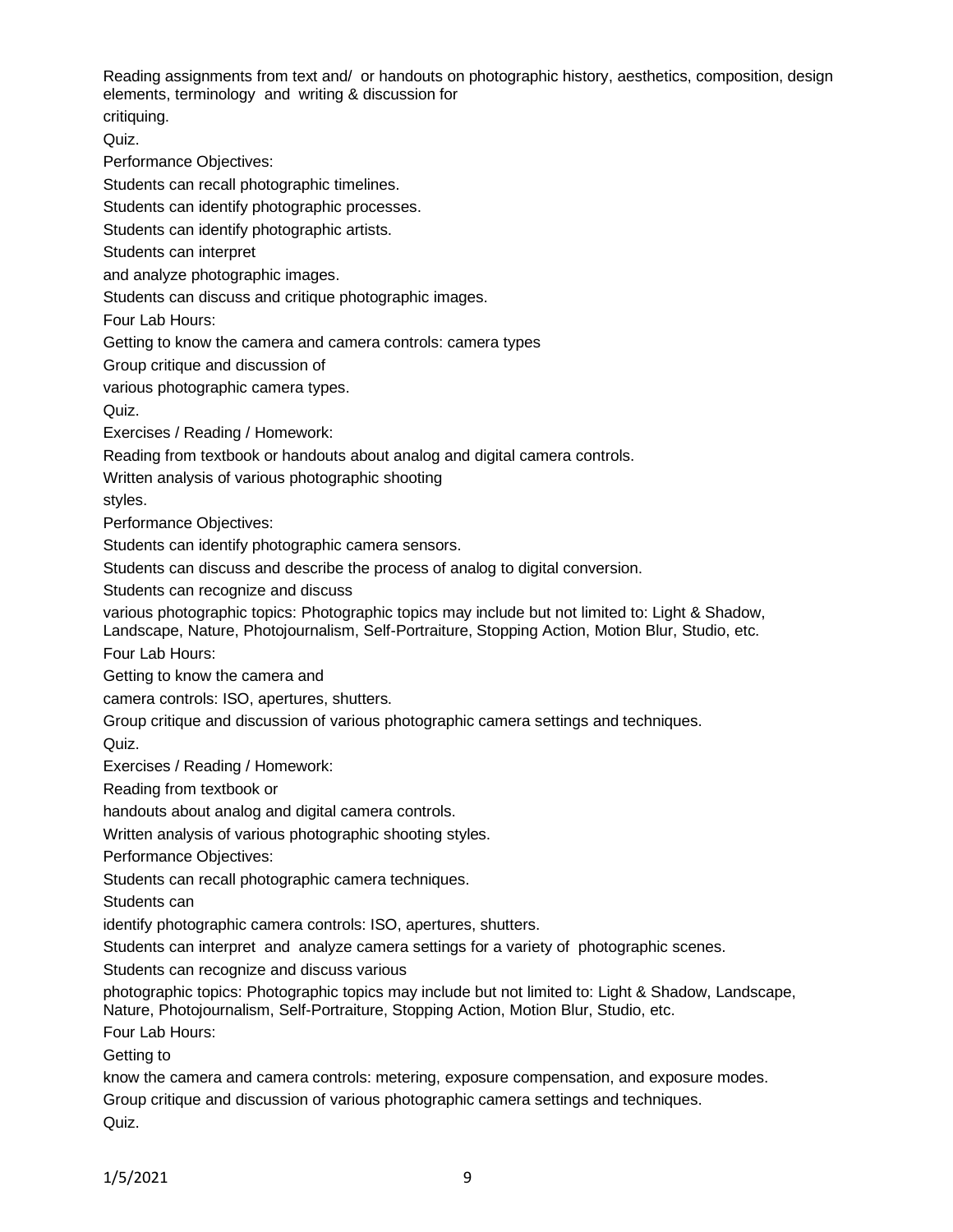Exercises /

Reading / Homework:

Reading from textbook or handouts about analog and digital camera metering, exposure compensation, and exposure modes.

Written analysis of various photographic shooting styles

related to metering.

Performance Objectives:

Students can recall photographic camera metering techniques.

Students can identify photographic camera controls: metering, exposure compensation, and

exposure modes.

Students can interpret and analyze camera meter settings for a variety of photographic scenes.

Students can recognize and discuss various photographic topics: Photographic topics may

include but not limited to: Light & Shadow, Landscape, Nature, Photojournalism, Self-Portraiture, Stopping Action, Motion Blur, Studio, etc.

Four Lab Hours:

Getting to know the camera and camera controls: focus, and white

balance.

Group critique and discussion of various photographic camera settings and techniques related to: focus, and white balance.

Quiz.

Exercises / Reading / Homework:

Reading from textbook or

handouts about camera controls: focus, and white balance.

Exercises that utilize focusing and white balance.

Performance Objectives:

Students can recall photographic camera techniques related to

focusing, and white balance.

Students can identify the photographic camera controls on their cameras.

Students can interpret and analyze camera focus for a variety of photographic scenes.

Students can

discuss and critique the focus and white balance in photographic images.

Students can recognize and discuss various photographic topics: Photographic topics may include but not limited to: Light &

Shadow, Landscape, Nature, Photojournalism, Self-Portraiture, Stopping Action, Motion Blur, Studio, etc. Four Lab Hours:

Getting to know the camera and camera controls: depth of field.

Group critique and discussion of various photographic camera settings

and techniques related to: depth of field.

Quiz.

Exercises / Reading / Homework:

Reading from textbook or handouts about camera controls: depth of field.

Written description and explanation of: depth

of field.

Performance Objectives:

Students can recall photographic camera techniques related to depth of field.

Students can identify the photographic camera controls on their cameras related to:

depth of field.

Students can interpret and analyze camera settings used to control to depth of field for a variety of photographic scenes.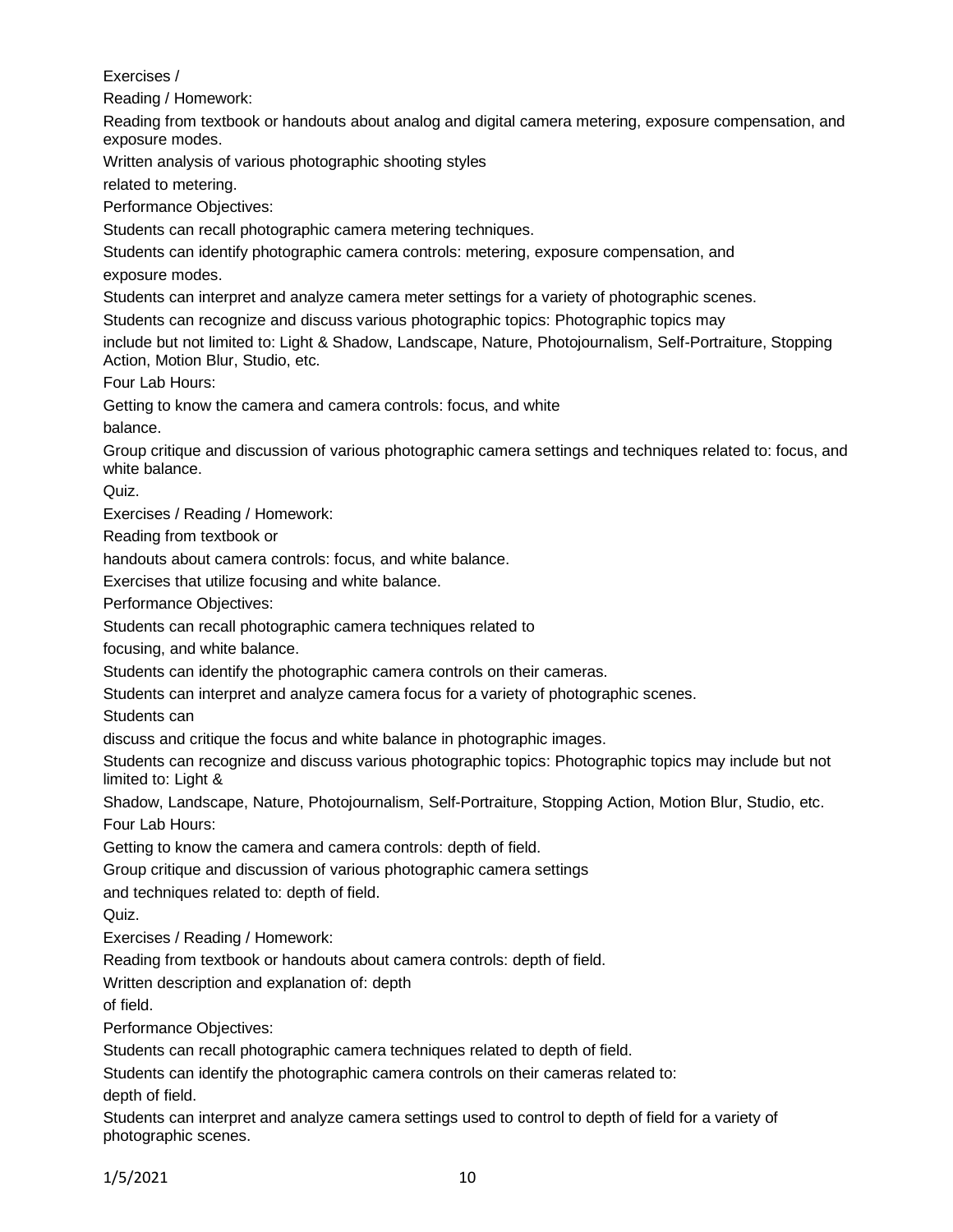Students can discuss and critique images that demonstrate

the use of various photographic settings related to depth of field.

Students can recognize and discuss various photographic topics: Photographic topics may include but not limited to: Light & Shadow,

Landscape, Nature, Photojournalism, Self-Portraiture, Stopping Action, Motion Blur, Studio, etc.

Four Lab Hours:

Getting to know the camera and camera controls: stopped action.

Group critique and discussion of various photographic camera settings

and techniques related to: stopped action.

Quiz.

Exercises / Reading / Homework:

Reading from textbook or handouts about camera controls: stopped action.

Written description and explanation of:

stopped action.

Performance Objectives:

Students can recall photographic camera techniques related to stopped action.

Students can identify the photographic camera controls on their cameras related

to: stopped action.

Students can interpret and analyze camera settings used to control stopped action for a variety of photographic scenes.

Students can discuss and critique images that demonstrate

the use of various photographic stopped action.

Students can recognize and discuss various photographic topics: Photographic topics may include but not limited to: Light & Shadow, Landscape, Nature,

Photojournalism, Self-Portraiture, Stopping Action, Motion Blur, Studio, etc.

Four Lab Hours:

Getting to know the camera and camera controls: motion blur.

Group critique and discussion of various

photographic camera settings and techniques related to: motion blur.

Quiz.

Exercises / Reading / Homework:

Reading from textbook or handouts about camera controls: motion blur.

Written description

and explanation of: motion blur.

Performance Objectives:

Students can recall photographic camera techniques related to motion blur.

Students can identify the photographic camera controls on their

cameras related to: motion blur.

Students can interpret and analyze camera settings used to control motion blur for a variety of photographic scenes.

Students can discuss and critique images that

demonstrate the use of various photographic motion blur.

Students can recognize and discuss various photographic topics: Photographic topics may include but not limited to: Light & Shadow, Landscape,

Nature, Photojournalism, Self-Portraiture, Stopping Action, Motion Blur, Studio, etc.

Four Lab Hours:

Getting to know camera flash.

Group critique and discussion about camera flash use. Quiz.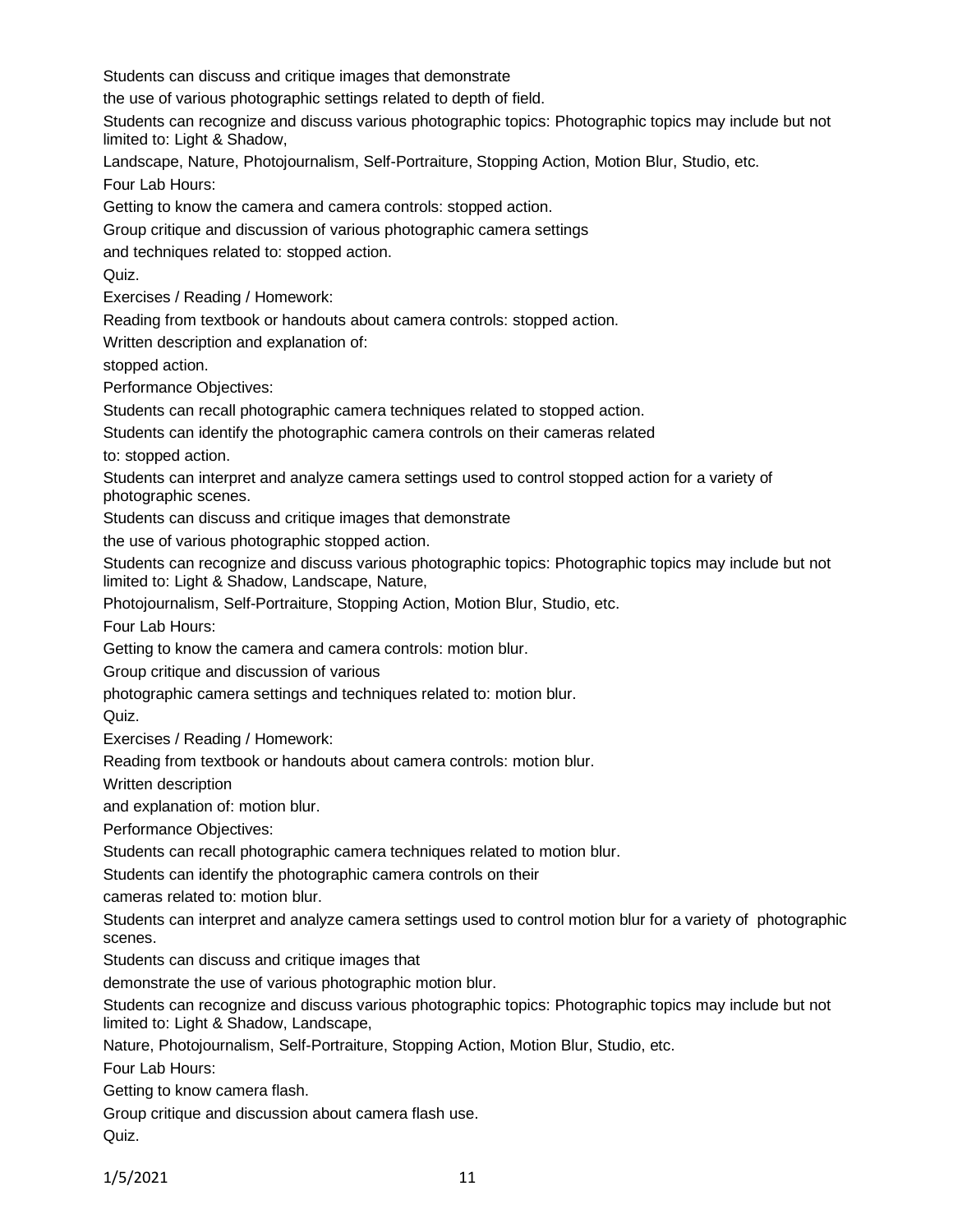Exercises / Reading / Homework:

Reading from textbook or handouts about camera flash.

Exercises

utilizing flash on and off camera.

Performance Objectives:

Students can recall how to use camera flash.

Students can identify and use camera flash on their cameras.

Students can interpret and analyze

photographic images shot with various camera flash techniques.

Students can recognize and discuss various photographic topics: Photographic topics may include but not limited to: Light & Shadow,

Landscape, Nature, Photojournalism, Self-Portraiture, Stopping Action, Motion Blur, Studio, etc.

Four Lab Hours:

Getting to

know reflective and incident light metering.

Group critique and discussion about reflective and incident light metering.

Quiz.

Exercises / Reading / Homework:

Reading from textbook or handouts about

reflective and incident light metering.

Exercises using photographic reflective light metering techniques.

Exercises using a photographic gray card.

Exercises using the basic zone system.

**Exercises** 

using handheld reflective and incident light meters.

Performance Objectives:

Students can recall how to use reflective and incident light metering.

Students can demonstrate using a gray

card.

Students can identify and use reflective and incident light metering with their own camera.

Students can recognize and discuss various photographic topics: Photographic topics may include but not limited to: Light & Shadow, Landscape, Nature, Photojournalism, Self-Portraiture, Stopping Action, Motion Blur, Studio, etc.

Four Lab Hours:

Creating images using studio

lights.

Group critique and discussion about studio lighting techniques.

Quiz.

Exercises / Reading / Homework:

Reading from textbook or handouts about studio lighting and studio lighting

techniques.

Exercises using studio lighting equipment.

Exercises using studio lighting techniques.

Performance Objectives:

Students can recall how to use studio lighting techniques.

Students can

demonstrate using studio lights.

Students can identify studio lighting equipment.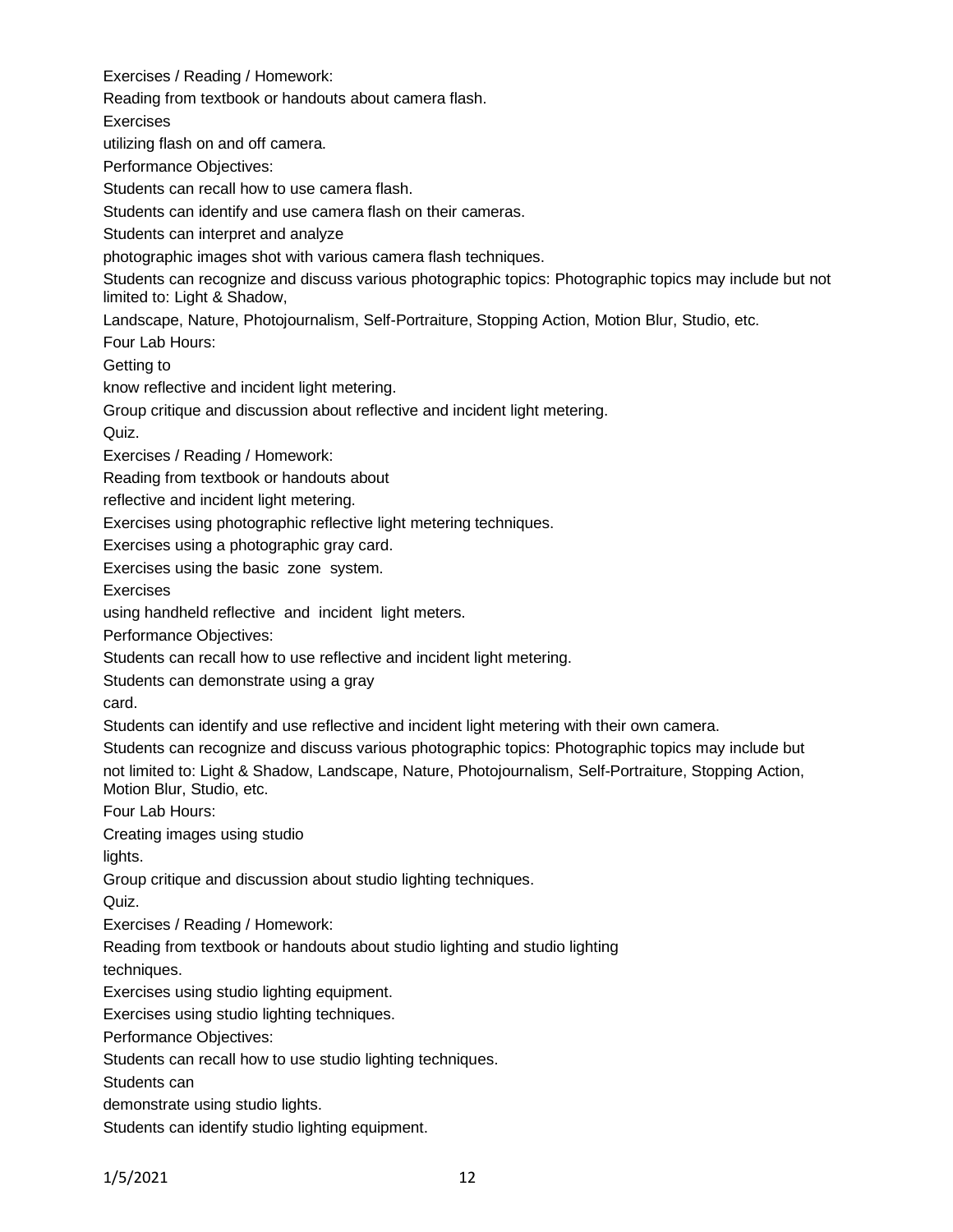Students can recognize and discuss various photographic topics: Photographic topics may include but not limited to:

Light & Shadow, Landscape, Nature, Photojournalism, Self-Portraiture, Stopping Action, Motion Blur, Studio, etc.

Four Lab Hours:

Processing photographic images using digital editing software.

Group critique and discussion about file formats and photographic editing techniques.

Quiz.

Exercises / Reading / Homework:

Reading from

textbook or handouts about file formats and photographic editing techniques.

Exercises using photographic editing software.

Performance Objectives:

Students can recall how to use photographic editing

software and techniques such as: uploading, changing formats, and saving.

Students can identify and demonstrate how to change photographic file formats.

Students can recognize and discuss various

photographic topics: Photographic topics may include but not limited to: Light & Shadow, Landscape, Nature, Photojournalism, Self-Portraiture, Stopping Action, Motion Blur, Studio, etc.

Four Lab Hours:

Processing photographic images using digital editing software.

Group critique and discussion about sizing, burning, dodging,

photographic editing techniques.

Quiz.

Exercises / Reading / Homework:

Reading from textbook or handouts about sizing, burning, dodging, saving, and photographic editing techniques.

Exercises using

photographic editing software.

Performance Objectives:

Students can recall how to use photographic editing software and techniques such as: sizing, burning, dodging, saving.

Students can identify and

demonstrate how to size, burn, dodge, save photographic images.

Students can recognize and discuss various photographic topics: Photographic topics may include but not limited to: Light & Shadow,

Landscape, Nature, Photojournalism, Self-Portraiture, Stopping Action, Motion Blur, Studio, etc.

Four Lab Hours:

Processing photographic images using digital editing software.

Group critique and discussion about color correction, healing, cloning, and masking.

Quiz.

Exercises / Reading / Homework:

Reading from

textbook or handouts about color correction, healing, cloning, and masking.

Exercises using photographic editing software.

Performance Objectives:

Students can recall how to use photographic editing

software and techniques such as: color correction, healing, cloning, and masking.

Students can identify and demonstrate color correction, healing, cloning, and masking.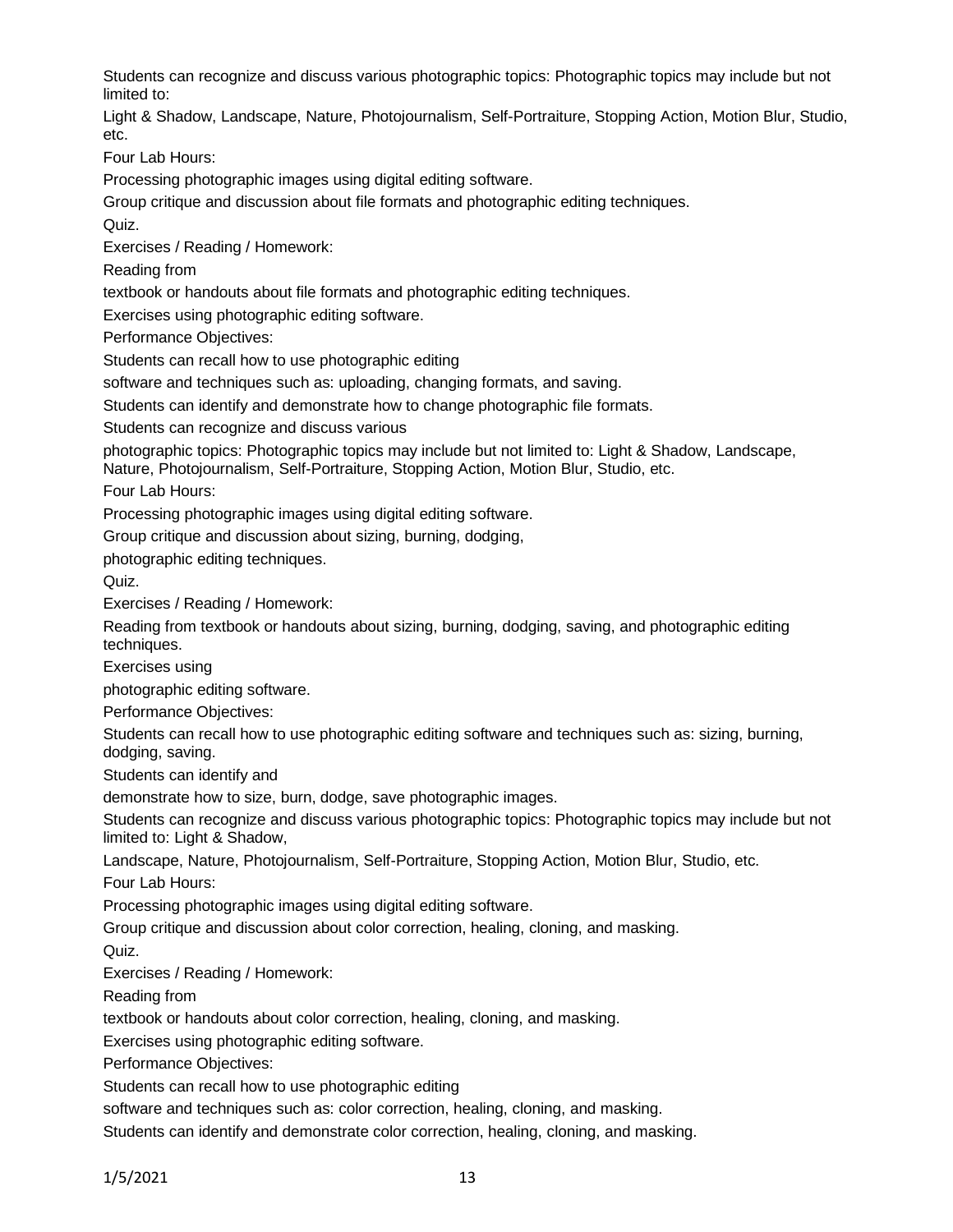Students can recognize and

discuss various photographic topics: Photographic topics may include but not limited to: Light & Shadow, Landscape, Nature, Photojournalism, Self-Portraiture, Stopping Action, Motion Blur, Studio, etc.

Four Lab Hours:

Group critique and discussion about film

scanning and print scanning.

Creating photographic images using a scanner.

problem solving scanning techniques.

Digitizing film and two dimensional prints.

Exercises / Reading / Homework:

Reading from

textbook or handouts about film and print scanners.

Exercises using scanning equipment.

Performance Objectives:

Students can recall how to use scanning equipment and software.

Students can scan film

and prints.

Students can evaluate film scanning and image capture defects.

Students can recognize and discuss various photographic topics: Photographic topics may include but not limited to: Light &

Shadow, Landscape, Nature, Photojournalism, Self-Portraiture, Stopping Action, Motion Blur, Studio, etc.

Four Lab Hours:

Group critique and

discussion about photographic techniques.

Practice photographic printing.

Practice setup and breakdown of photographic printing equipment and chemistry.

Practice photographic printing safety

procedures.

Practice proper photographic printing clean up.

Quiz.

Exercises / Reading / Homework:

Reading from textbook or handouts about photographic printing.

Exercises using photographic editing

software to enhance photographic printing.

Performance Objectives:

Students can recall how to print photographs.

Students can identify a variety of photographic printing techniques and

procedures.

Students can print photographs.

Students can recognize and discuss various photographic topics: Photographic topics may include but not limited to: Light & Shadow, Landscape, Nature,

Photojournalism, Self-Portraiture, Stopping Action, Motion Blur, Studio, etc.

Four Lab Hours:

Group critique and discussion about alternative photographic techniques.

Creating photographic images

using alternative photographic processes, techniques, or software.

Quiz.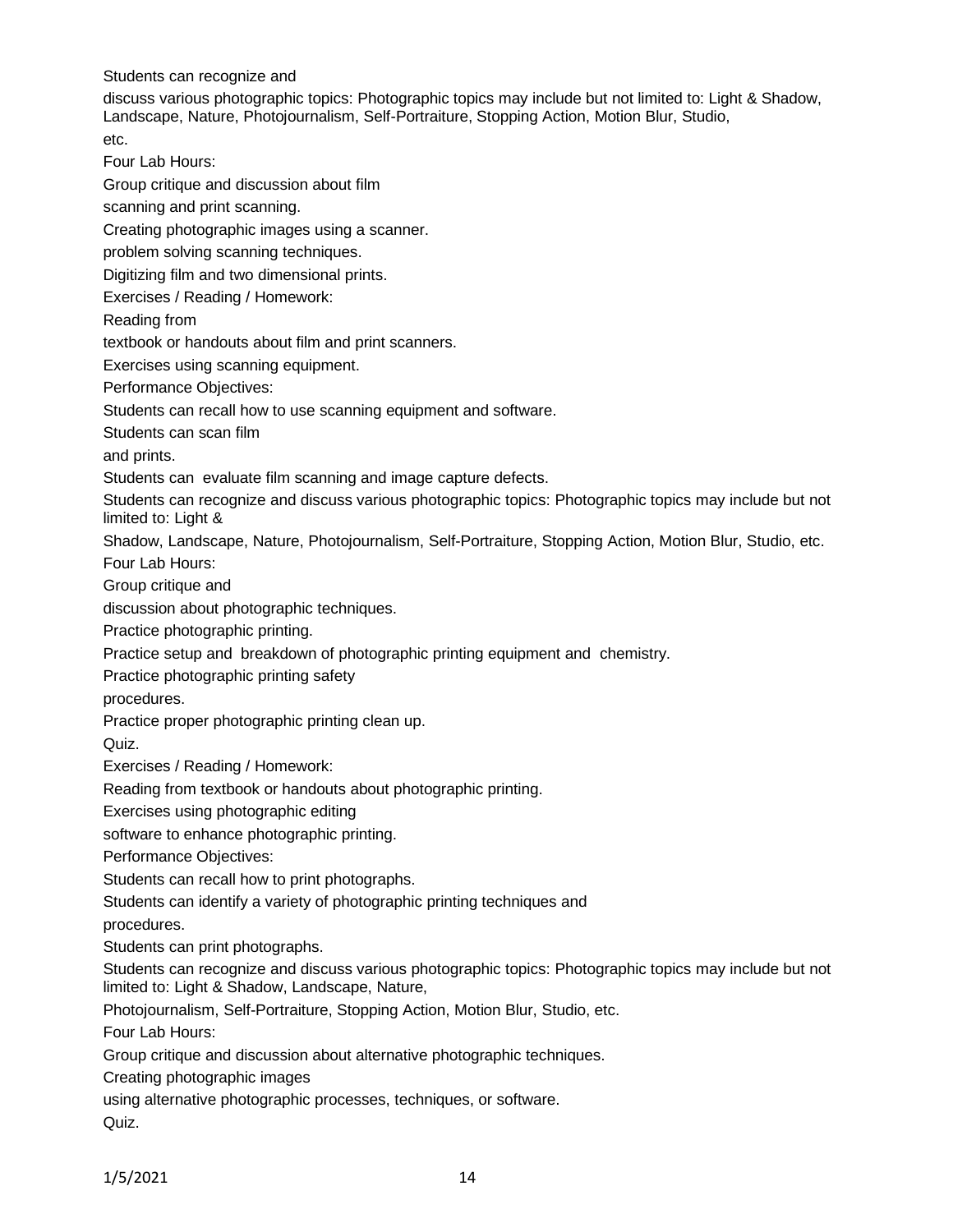Exercises / Reading / Homework:

Reading from textbook or handouts about alternative photographic processes and techniques.

Exercises using photographic editing software to simulate alternative photographic processes.

Performance Objectives:

Students can recall how to use alternative photographic processes and techniques.

Students can identify a variety of alternative photographic processes and techniques.

Students can recognize and discuss various photographic topics: Photographic topics may include but not limited to: Light & Shadow, Landscape, Nature, Photojournalism, Self-Portraiture, Stopping Action, Motion Blur, Studio, etc.

Four Lab Hours: FINAL EXAM / **CRITIQUE** Exercises / Reading / Homework: Reading from textbook or handouts about in preparation for final critique. Performance Objectives: Students can create and edit photographic images. **Students** can discuss and critique photographic images.. Students can present photographic images as a organized portfolio.

# **METHODS OF INSTRUCTION:**

Lecture, video, cd/dvd, slides, computer presentations, internet, examples, demonstrations, lab, critiques, exercises and projects.

## **OUT OF CLASS ASSIGNMENTS:**

Required Outside Hours: 15 Assignment Description: Students will read and study from the required text and assigned articles. Required Outside Hours: 42 Assignment Description: Student will engage in the creative process to create photographs. Required Outside Hours: 15 Assignment Description: Students will write weekly reading summaries.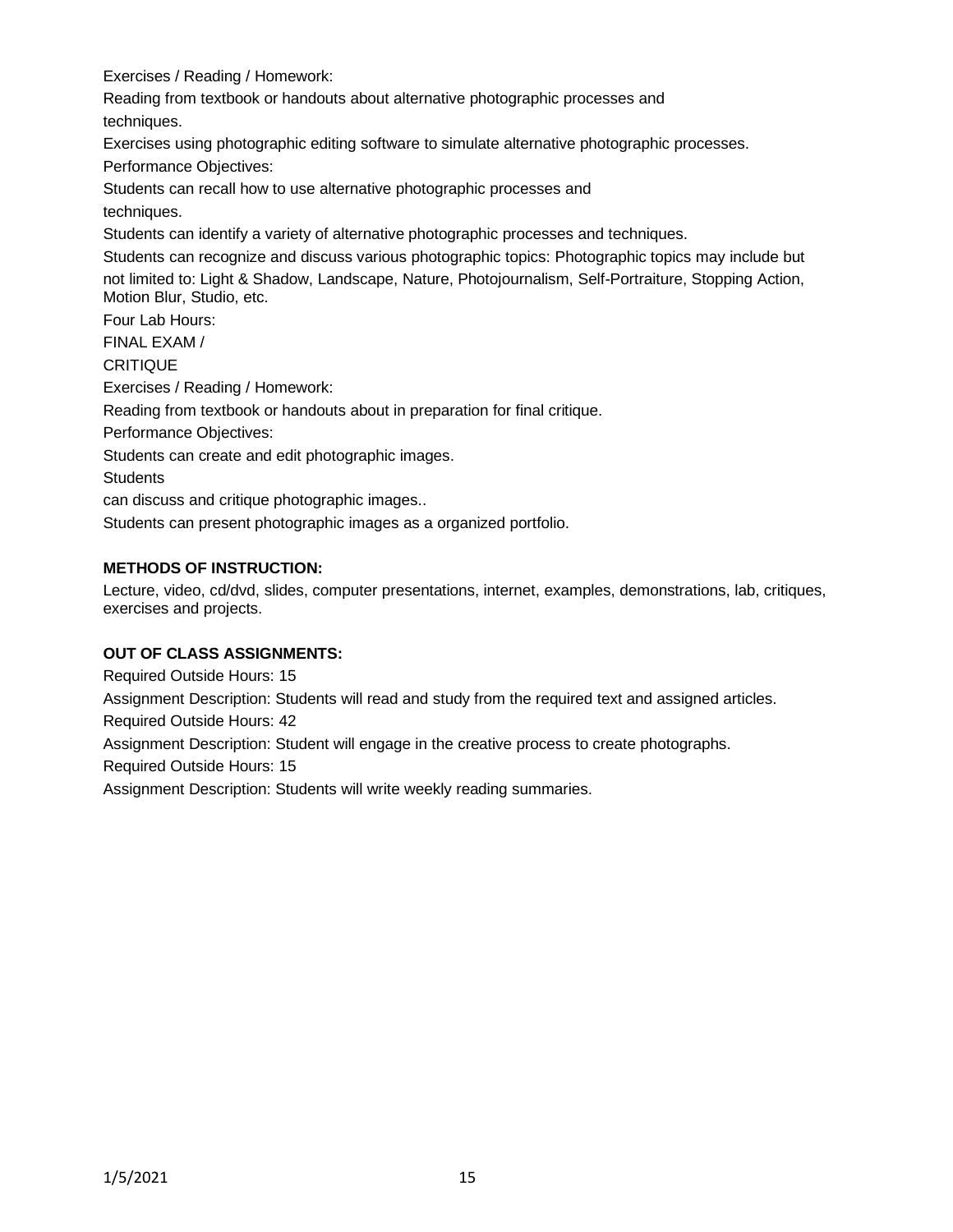# **METHODS OF EVALUATION:**

Writing assignments Percent of total grade: 20.00 % Writing assignments: 20% - 30% Written homework Essay exams Term papers Other: Studio journal entries, notes for ea. photo proj. Problem-solving assignments Percent of total grade: 20.00 % Problem-solving demonstrations: 20% - 30% Other: Studio work Skill demonstrations Percent of total grade: 10.00 % Skill demonstrations: 10% - 20% Class performance Field work Other: Critique and Discussion. Objective examinations Percent of total grade: 10.00 % Objective examinations: 10% - 30% Multiple choice True/false Matching items Completion Other methods of evaluation Percent of total grade: 20.00 % Other methods of evaluation: 20% - 40% Finished cumulative portfolio of photographic projects.

# **REPRESENTATIVE TEXTBOOKS:**

Barbara London. A Short Course in Photography.. New Jersey, U.S.A.: Prentice Hall,2018.

Industry standard academic text.

ISBN: ISBN-13: 978-0134525815

Reading Level of Text, Grade: Reading level of text, Grade: 13+ college level Verified by: Verified by:Coleman Liau index, Fry's readability graph, Flesch Kincaid Grade Level, ARI (Automated Readability Index), SMOG